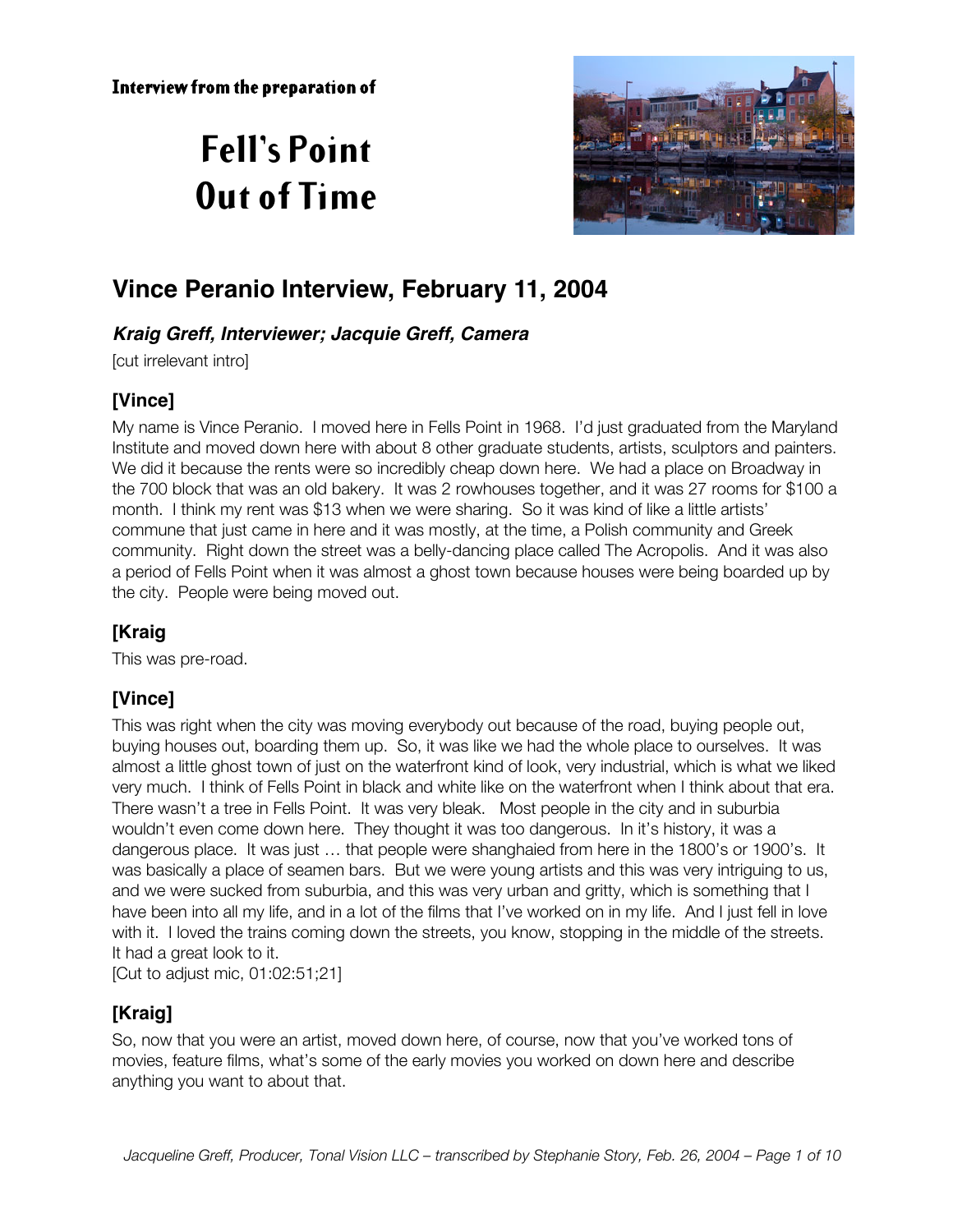Well, when we first moved down here in Fells Point, I believe we were some of the first college kids to move down to Fells Point and start frequenting the bars here. And drafts were fifteen cents apiece. So, you know, you could walk into a bar that your friends' knew and you could have 6 draft beers in front of you because everybody was buying each other a drink, cause it was so cheap. So, for us it was a big party area. And other friends of ours and other students came down to visit us. They liked Fells Point. People from Hopkins. People from the Institute. The students loved the cheapness of the rents and stuff. And so I think we kind of helped start that student community back in the '70's and '80's before Fells Point got so expensive and gentrified. I think we kind of helped that gentrification get started, but eventually I think it kind of moved most of the artists out, because it became too expensive.

But, the films … what I was getting at, we became kind of party central in the late '60's, early '70's. And people from all over the city and the country would stop into our little commune or, you know, center. And that's how I met John Waters. And he came one day with Divine and Mink Stole and David Lockery and Susan Lowe and his whole group that had just finished doing the movie "Mondo Trasho.*"* And we became instant friends. And so the next time he was working on a film, about a year later around 1969, he had all of us become part of his troop, "The Dreamland Community". And…

# **[Kraig]**

What did you call it? The Dreamland?

# **[Vince]**

Yeah, it was Dreamland Productions. And we … "Multiple Maniacs" is really the first film I've ever worked on and a great deal of it was shot in Fells Point. I think the first job I ever had in filmmaking was with John when he asked me to build a giant lobster. And this lobster held 2 people and it raped Divine. And my brother and I were inside the lobster, moving the arms; I mean claws, and all that kind of stuff. So the first job was raping Divine and that was done at his apartment on  $25<sup>th</sup>$ street and what happens is that, after Divine is raped by this giant red lobster, she goes crazy and she's in this like silver lamay bathing suit and she races out and becomes a monster and starts chasing people and it was like a monster show like "Godzilla" where all the people are screaming and running down the streets away from this monster, and it's Divine in this bathing suit running after them. And that was all shot on a Sunday in Fells Point. I really think it was about 50 friends and old winos and the people we knew in this community. And no permits, nothing. We basically Sunday morning just ran around the block of Broadway to Alice Ann, up Ann, then down Fleet and kept going in that little circle. And it's pretty clear, seeing the businesses and the community there. And so, I think that was Fells Point's first big movie production. Black and white. It was his first sound piece, and quite a bit of it was filmed here. [01:07:41;06]

## **[Kraig]**

Next question. Keep going, just some more of the movies that you've worked on down here. And why they chose Fells Point as the location?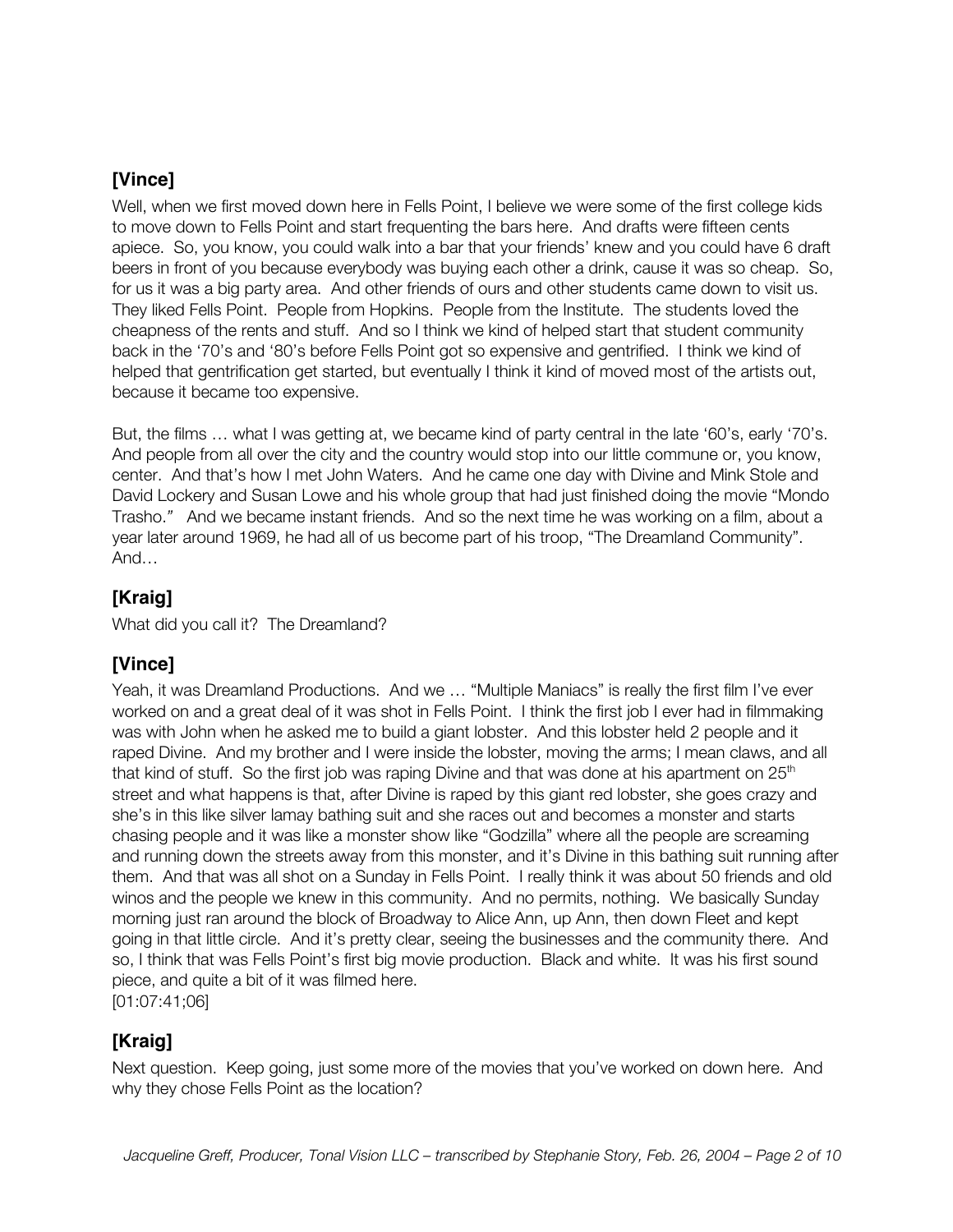Fells Point has always been, for years, has been great for filmmaking, especially for period pieces. Two of the films I worked on, they decided on Fells Point specifically for its historical nature. The one was an NBC film called "Liberty". It was the history of the building of the Statue of Liberty. And Fells Point was really a very good match for the docks of New York in the 1800's, which no longer exist of course. It's like Wall Street and everything else, but we still had that old look. So, we created the wharfs by just doing all signage and lighting and making a Market Place, and we had 3 including the first "Pride of Baltimore" you know, sailing ships to be parked there, and then with CGI we put in more masts and things like that. And we filmed all over Thames Street, Lancaster Street, and turned it back into like the 1850's. We had a little bit of Ellis Island, the Recreation Pier, under the big arch was like a little immigration area and stuff. And … I haven't seen that movie in years but it was a huge production, and Fells Point was a major player in it.

Then another show I worked on a couple years later was an afternoon children's special and that was Fells Point in the 1700's. It was a much smaller production, but once again we got to turn Fells Point back again to that period, and it lent itself very well.

### **[Kraig comment]**

## **[Vince]**

I love creating a time warp. It's great, 'cause I make worlds… whether they're modern worlds or old worlds, that's the fun of it, when you work on this thing and all of a sudden it becomes a different place than what is really is, or it goes back into a different era. I love all the signage and all the history, the horse and wagons, all the props… And this was a very nice little piece and I think it did win some prizes. You know, I forgot the name of it. "Out of Time" it was called. And so twice I got to do that with Fells Point.

[01:10:56;23]

Then "Homicide" came along. And I had a business in Fells Point called "Props and Sets" for about 13 years. And right around … we did tons of commercials, some of these earlier films that I was talking about and it was a scenic house where we built the sets and the props and all that. It was right on Thames and Wolf Street. But Berry Levinson came into town. He was the producer of this "Homicide" show, was going to be a pilot, and Jim Finnerty was his line producer. And Jim called me, since I was kind of the only production designer in town, which has always helped me get jobs… and said they want to do this cop show here. The city has shown them several buildings that the city owns that are vacant for possible use, and he showed me the list and on the list was the Recreation Pier, which has always been one of my favorite buildings in Fells Points. I went to it often when it was a recreation pier in use and always thought that terribly underused and abused building. It was much more important than…

## **[Kraig]**

Any quick thoughts on the Recreation Pier? This is off my outline, but since you mentioned it. Since you have the set there.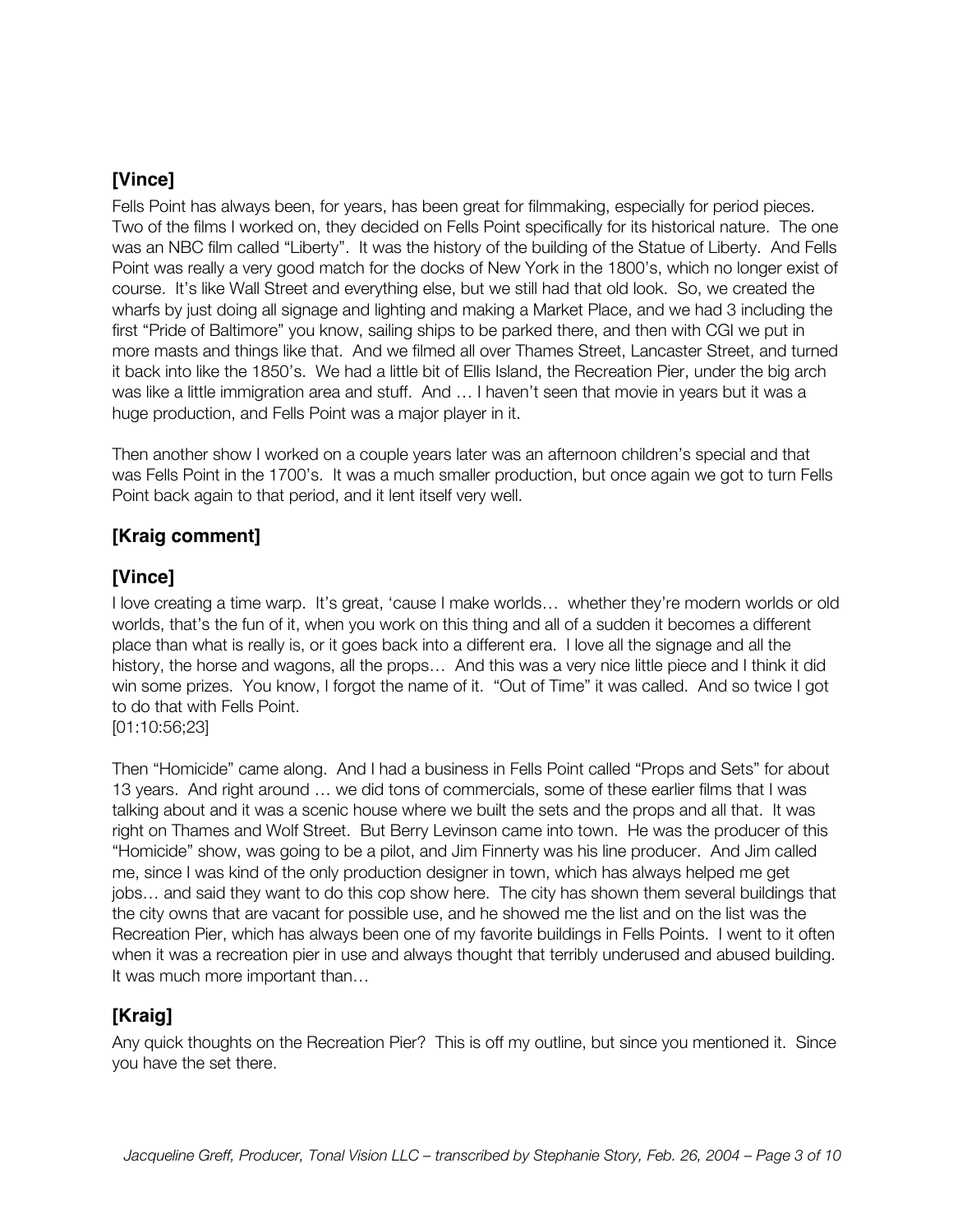I just want the recreation pier to be restored, the old part to be restored. That it be part of the community and used for the community, and whether the rest of it is cleverly used for offices or condos or whatever, you know, that's fine. As long as it's put back into use, and not abuse, 'cause this place was virtually ignored for the last 30 years that I've lived here.

And, of course, when I saw that it was on the city's list, I took Barry and Jim to the building, it was right down the street from where I worked and was walking distance from my house, and there was a big cartouche that said "BP" on it. I said "Look it says Baltimore Police," BP, you know. And Barry loved the idea, you know. He had used Fells Point before in some of the shows. So, they said yeah. So we got to possess the building as our own for about 8 years. On the second floor, I built the whole "Homicide" set. The first floor were the offices and the different departments. There were tons of little cubbyholes you know, warrens, throughout the while building. One little section of offices would be the Pat Moran and casting companies. And another little section would be the Art Department. Another little section would be the Accounting Department. So, we used the whole building completely, fully, and then underneath, we parked the trucks. For that size show, it worked very, very well. And at that time, too, the community was very accepting. We had a few complaints about parking, about when we did night shots and things like that, but most of the time, I think the community liked the idea that they were picked and they were something special. And this building became very special in "Time" magazine.

## **[Kraig]**

It's too bad is still not going on.

# **[Vince]**

Yeah, I would still be walking to work. I got to walk to work for 7 years. That's not bad in the film business.

#### **[Kraig]**

No.

## **[Vince]**

And so, of course, Fells Point and the Pier became a major TV star for a good while, and places like the Daily Grind got into it. Jimmy's, Nick at Jimmy's the Greeks was, we use them a lot. We really established visually Fells Point to a good bit of the world.

## **[Kraig]**

It's neat to see the onsite things on DVD the re-releases…. I pay attention to see Jimmy's all the time, the waitresses and the arguments between Ned Batey, you know, it's pretty neat.

# **[Vince]**

And Fells Point accepted the actors and, you know, people didn't bother the actors. They could just sit at "The Grind" and have their coffee ,and it was their home. They lived down here. A lot of film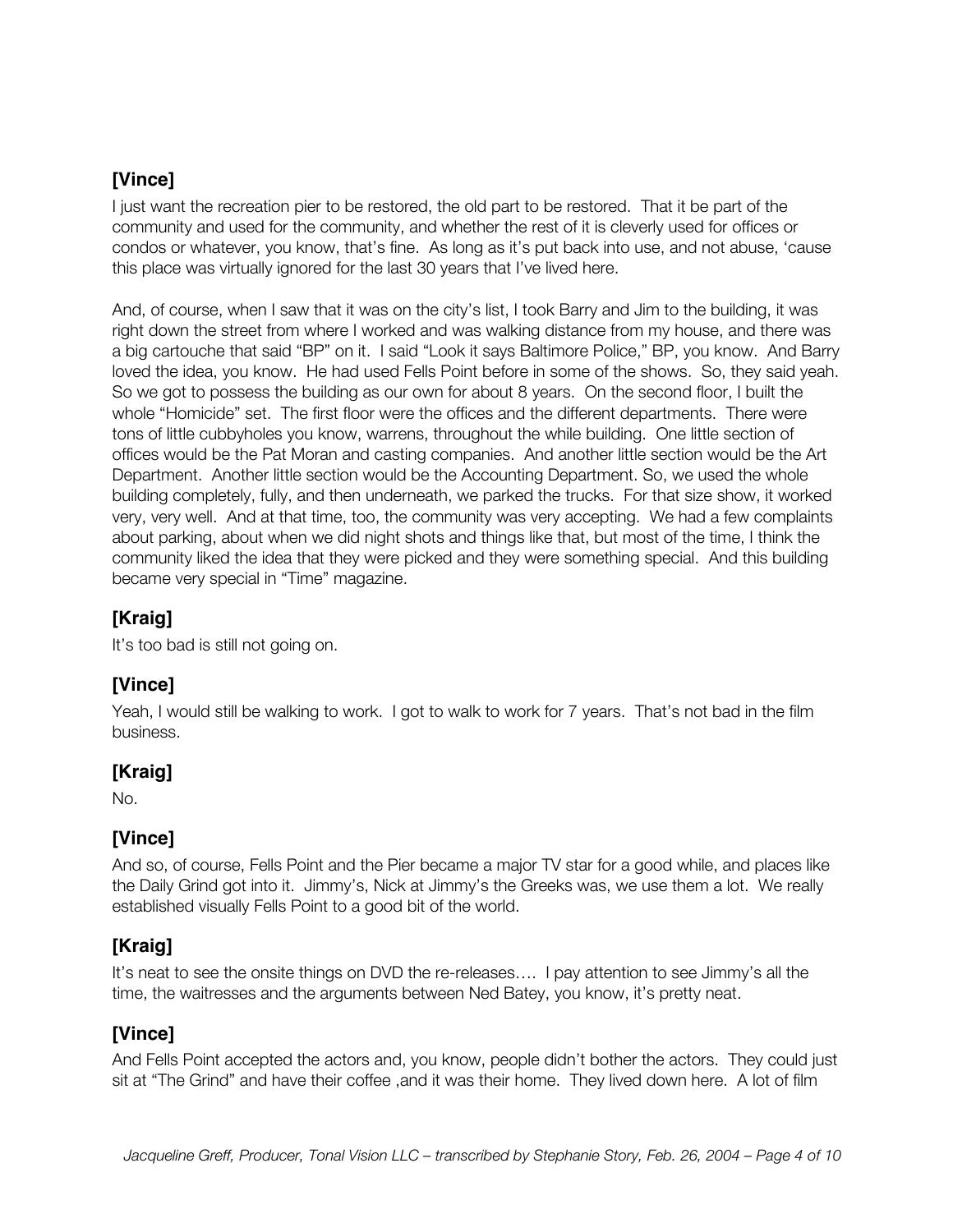people lived down here at that time. And I think it was because of "Homicide" really. And there are still quite a few film people.

I loved it. I did another film there. An HBO movie called, it was Gary Gilmore, "Shot In The Heart". It was called. Agnieska Holland, a celebrated Polish director, directed it. And at that time we tore down the old squad room and we made a big prison visiting room.

## **[Kraig]**

Was that Tommy Lee Jones?

# **[Vince]**

No it was, oh gees, I'm sorry, I forget who. But anyway, so that was the last show I got to do there. I think that now, it's so congested here in Fells Point it would be harder to do a film. [01:17:33;19]

# **[Kraig]**

My next question: Is it still a good place to make movies? Why or why not?

## **[Jacquie]**

He cheated. I gave him the outline.

# **[Vince]**

Fells Point is … it's still a good place to shoot movies. I mean, things have changed and it's different kinds of movies, I would think. The Recreation Pier itself, I think, is too small. Most features that come in now need much larger space. Huge warehouses and things like that. A lot of the spaces in Fells Point now have all been converted to residential. It's much more congested. Traffic-wise, it's much more congested. So many more people have moved in, so many more condos have been built. I don't think we could get away with closing down Thames Street every Thursday night, and doing the stuff that we had to do back then. When we were there in the '90's, Fells Point was still in transition… I guess it always will be, but it's grown an incredible amount now. And they would hate us taking up all their parking places and stuff. I think the film business needs to go out of this community because this has gotten to be a very gentrified and expensive community. As far as location, I think it's still a wonderful vibrant, beautiful, visual place to film. I'm sure every film that comes into town is going to be looking for Fells Point for some scene or other.

# **[Kraig]**

What would it take to bring some new film business here?

# **[Vince]**

I think we're very lucky right now. I mean, in the last 10 years, really since "Homicide," Baltimore really has been a favorite little place for producers to film in. One reason is because of its east coast look, which is so different from Toronto and LA. And it's also an easy city to film in. The city cooperates tremendously with filmmakers. We have a good…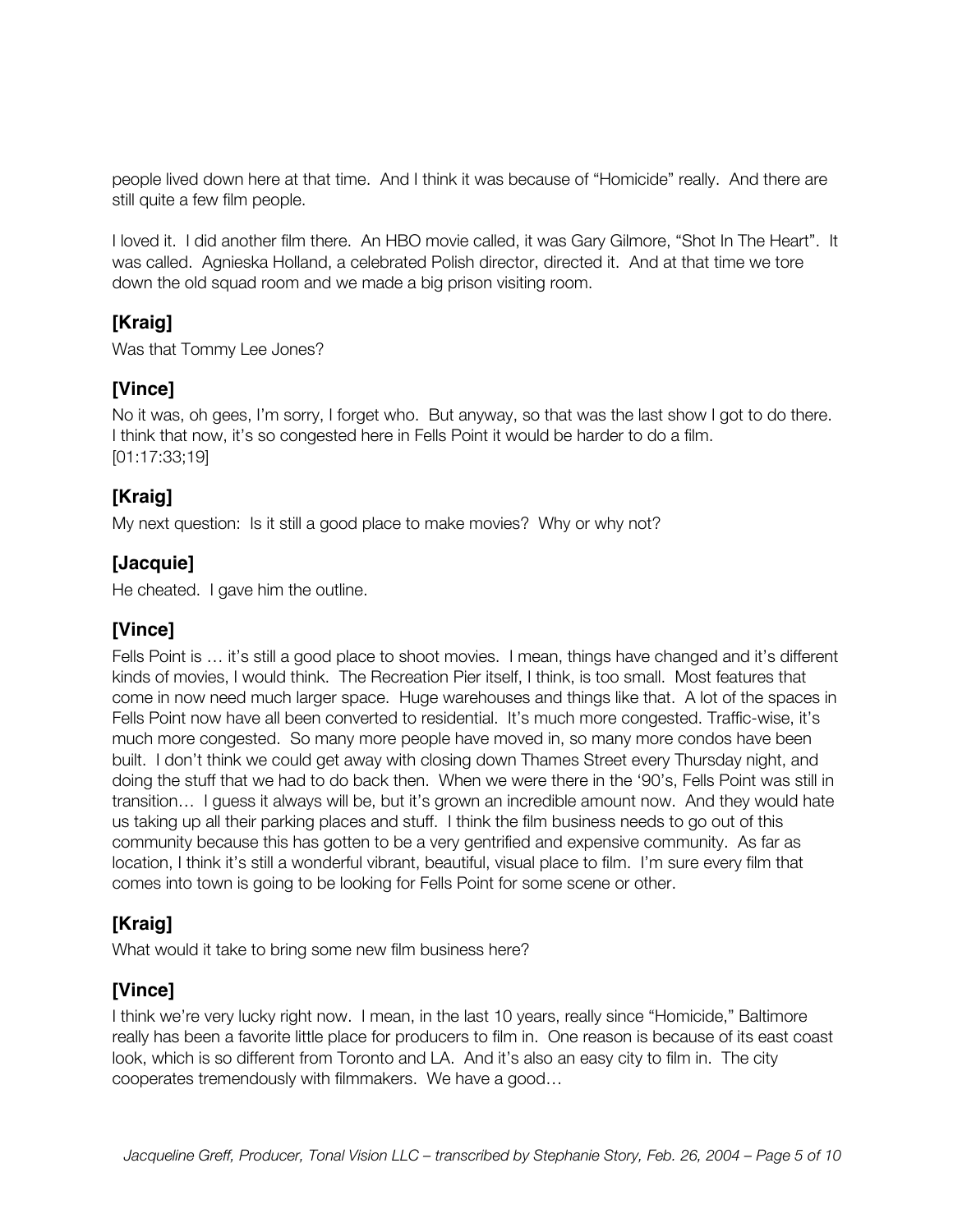# **[Kraig]**

What's the hardest city that you've ever had to, the beauty of working with, any city you could remember that was horrible, that wouldn't let you do anything, you know what I mean?

# **[Vince]**

Well, I haven't worked in LA or New York, but they're incredibly restricted. They've been so overused and the permits are so high and so hard to get, and every neighborhood has it's own covents, which … You can't shoot here. You can't shoot this time of night, or whatever. It's much easier to shoot here. Whatever the city can do, whatever the state can do… [Cut for Delores Delux entry; 01:21:11;04]

# **[Vince]**

The city and state are tremendously cooperative to filmmakers. They're trying to do their best to keep film here in this country and not going to Canada. And Baltimore is a fairly cheap place to film. It's got a great look. And I think over the years, we built a very large crew base. And that also brings producers here because they know that they don't have to go out of town for everybody. [Cut for another Delores interruption; 01:21:47;24]

# **[Kraig]**

… Describe some changes in Fells Point since you've been here … from anything.

# **[Vince]**

Well, I definitely moved here because I loved the cheapness in Fells Point – a huge change because it's now quite an expensive community to live in. I loved the tugboats. Thank God, they're still here. But, I miss the big freighters that used to be at the foot of Broadway that towered over the rowhouses, and I miss the trains that would go down Fleet and Thames Street, and they would just stop right in the middle of the street, and then go into Jimmy's and get lunch… This whole industrial look that was really like the '20's, '30's look.

I miss all these factories that were like decaying ghost towns when I lived here. And being a little bit of a archeologist, we used to go in, go through them, and find all these different things and the whole patina and the age of things, I like very much. And, now of course everything is much slicker and newer or cleaned up and shiny, and it's a good thing. I'm glad that Fells Point has been preserved, that the architecture has been preserved. And yes, these things had to fixed up so they last another 50-75 years, before we have to go through the process again. So it's just a process of preservation. But I liked it when it was really more of like a decaying urban industrial ghost town. And I had it all to myself. Now I have to share it…

# **[Kraig]**

Now, all the years of doing films, you've got to have some stories. Any interesting funny, pathetic, anything, I mean … goofiness…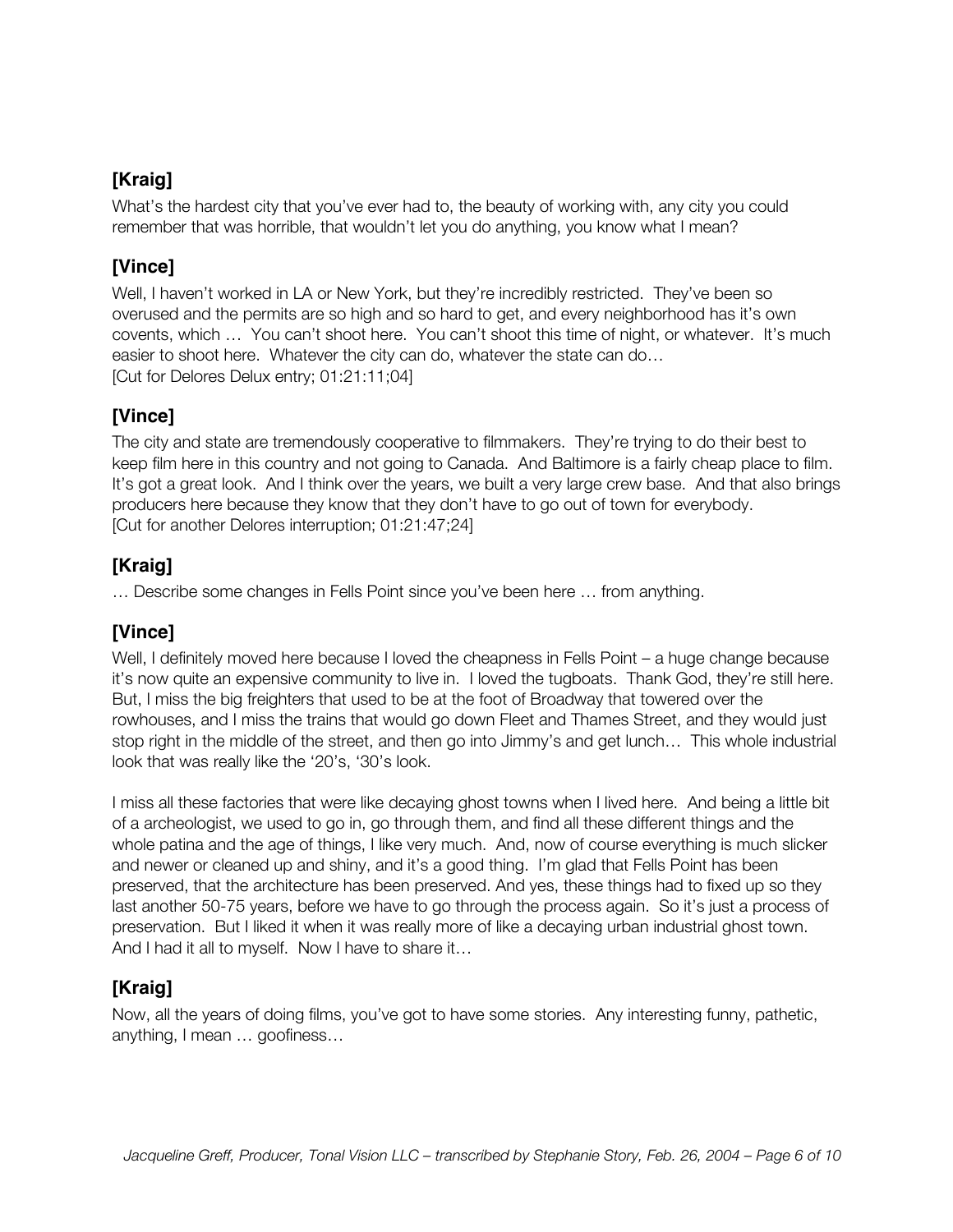There have been a million things, but I have no idea. I don't have any great stories, at least none that I can think of at the moment. There's been too many thousands of them. And it's all gone together now. And now that I'm on vacation, I can't think of anything that happened at work. My mind is a blank.

## **[Kraig]**

You've done a lot of things in support of the arts, the Patterson Theatre… Anything you'd like to say about continuing support of the arts at Fells Point. Things you find important, things you find not so important… Things we should look out for. I mean, I'm a musician, and I want to keep things going and one of the complaints I've always got is, "Music, you can't have that. It's too loud." You can have everything. You know, I mean….

## **[Vince]**

Don't talk to Delores about that… Let me just think one minute... [01:25:38;22]

## **[Jacquie]**

That quote that I had in there was actually from Lori Guess. She's been the person that worked on "what should we do with the Rec Pier", and she was reacting to somebody that talked about an idea of putting artist shops in the Rec Pier. And her comment was "Artists are not our history. Our history is whorehouses...." It doesn't sound like that is strictly true.

# **[Vince]**

No, that's an absurd quote. I think the history of Fells Point is still growing, and Fells Point is still making history, and the old docks and the whorehouses and the clipper ships were part of its history and so is the whole revitalization, and the artists coming into the community, and the community changing to a gentrified community. It's also part of its history and growing history. Who knows, maybe in 50 years we'll be back to like a slum and artists will move into it again. And the process will start all over or start in a different way.

# **[Kraig]**

Anything you want to see happen?

# **[Vince]**

As I get older, I don't mind it becoming gentrified. I'm assuming that it won't be long before I'll just be this old person who can like hobble down to the local casino and play the slots and have my free cheap drink and buffet and then come back. So in old age, it doesn't seem too bad. It's not what I expected but… it's certainly not what people want. I'm just being sarcastic. [01:27:32;23]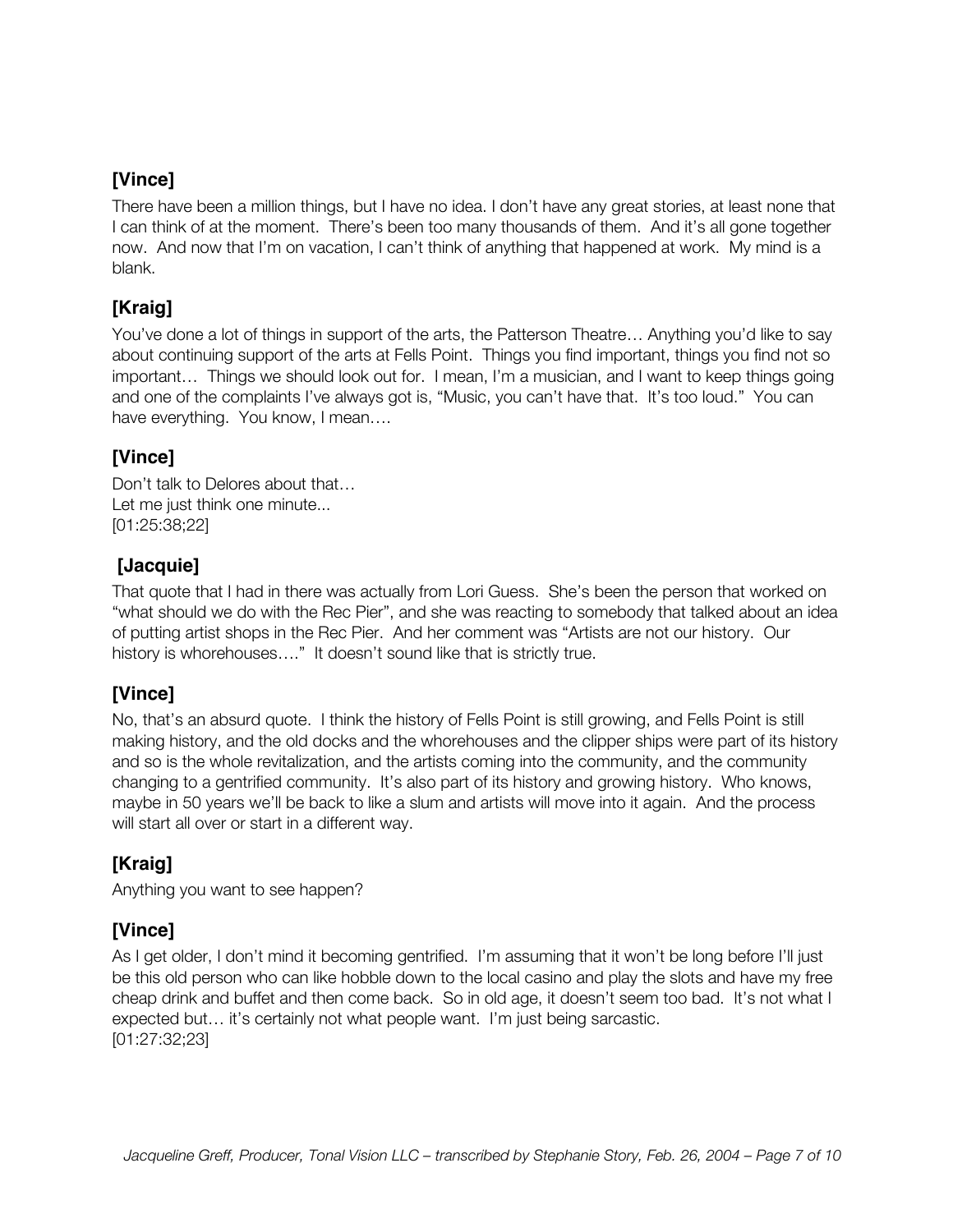# **[Kraig]**

You've done so many films. Why did you never move to Hollywood? To Los Angeles? You've stayed here. You've been a real supporter of Baltimore.

## **[Vince]**

You know, I often ask people, why are you here? I was born here. I know why I'm here. You know, I grew up here and I'm a very rooted person. I don't see why people would come from another place to live here. But it's a great city. I'm very close to my family, and I wanted to have my cake and eat it too. I didn't want to have to move to L.A. or New York. I didn't want to go to a strange place. And I was very lucky in that just the time and the people I met enabled me to have a career in film full-time and live in Baltimore, and it's almost unheard of. But it's like people like Barry Levinson and John Waters and all the film people in this community that didn't move out have made this possible. And we have a vibrant new industry in the city that … it's not a dirty of polluting industry. It's interesting. And I hope that it grows. But I never wanted to move out of Baltimore, and when I moved to Fells Point, I really loved it. I loved being by the water, you know, not on the water…

[01:29:12;20]

And I've been in this little house for 30 years, which has grown and turned into it's own crazy little center…

# **[Kraig]**

You have 3 or 4 houses, that's an interesting thing…

## **[Jacquie]**

Can you tell us the story?

## **[Vince]**

We have 5 houses. They're the smallest houses in the city, really, 'cause they're the alley houses, which were the poorest, where the whores lived, the oyster shuckers, the freed slaves. And for about 5 years we lived in one. And then another one came up for sale. And they were incredibly cheap. Nobody wanted them. People just wanted to tare them down. And me, being a sucker for a ruin, loved them, and saw their potential. And so then we would buy one and then 15 years later, you know, our neighbor would retire and his children would want to get rid of it. Still they would be so afraid of this neighborhood. It was such a bad neighborhood that they would sell the place for practically nothing, and we'd buy the house just so we wouldn't have to have a neighbor. And then eventually… the most fun was that we kept getting a bigger garden and a bigger garden. Delores and I are avid gardeners. And the garden is now 5 houses wide. 3 of the houses are connected. And it's gotten to be quite a little estate for starting in such a small little alley. And you have no idea what is behind these facades, you know, its just a little paradise right in the middle of Fells Point, right in middle of the city. So, that's why I'm staying here. [01:31:06;29]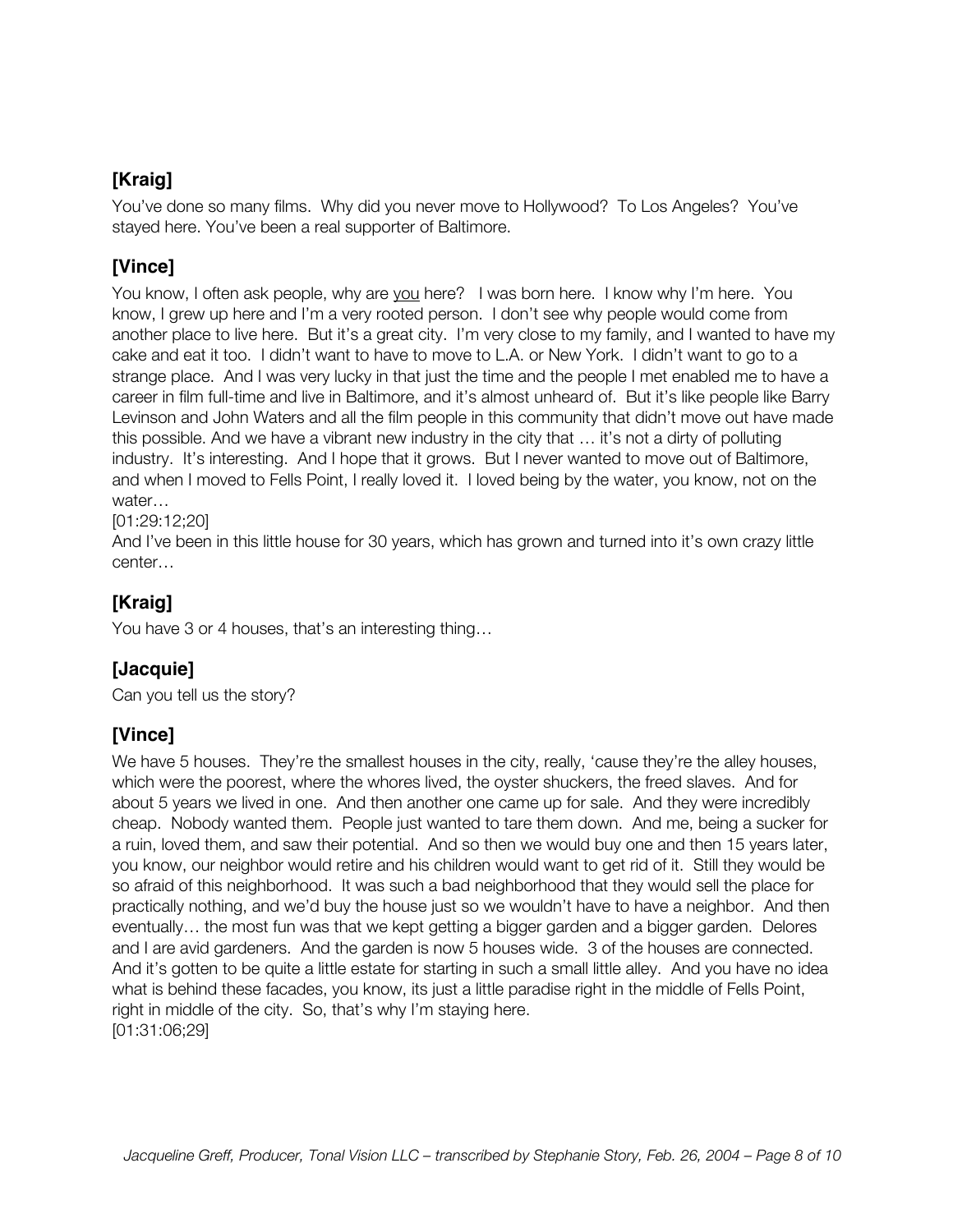## **[Jacquie]**

When you first came here were there houses and things on Caroline were all the buildings on Caroline still there?

## **[Vince]**

Quite a few. When I first got here there were buildings and properties all the way down to the Inner Harbor, and slowly but surely developers, Paterakis, probably being the biggest one, would buy these old factories and old lumber companies and stuff like that… Usually 1 Sunday a year, one of the properties would burn to the ground, until eventually all the acreage was cleared. And I just kind of saw that over the years. And now it's all cleared and it's going to be the new Inner Harbor East. But it was all, you know … the train station still had its loading docks and all that. And O'Malley's Lumber, there were a lot of lumber companies, around here and I saw a lot of it destroyed by fires over the last 15 years.

# **[Kraig]**

This would be special places … once it was destroyed it would be just a really nice place to put a condo.

# **[Vince]**

I think it was … my theory, is just that it's the easiest way of getting out of having to renovate something is to have a fire, you know. Or leave the hole in the roof of a building until it's so messed up that it can't be restored. I think that happened to a lot of buildings in Fells Point and I think it happened purposely so that people could tear them down and build more modern, bigger things. And, you know, that's one thing I'm sorry to see about Fells Point. But considering how much it's been restored, I think this community is pretty darn lucky in this day and age. [01:33:23;02]

## **[Jacquie]**

What's your feeling about these places that are redone for the arts? Like the Torpedo Factory, I think there's one up in Toronto that, you know, around the country…

# **[Vince]**

There have been groups suggesting that maybe the Recreation Pier could be an art center and there could be galleries. There could be studios and a performance areas and all…. And it all sounds very good. But I don't think it would make the money to keep the Recreation Pier happening the way it should. I just don't think it would make it. It takes a tremendous investment to go into the Recreation Pier. And I would like to see it something viable. I would like to see an entertainments area for the public in there, but I think we need a way to make money there, and I don't think the arts makes enough money.

# **[Jacquie]**

The arts always requires support…